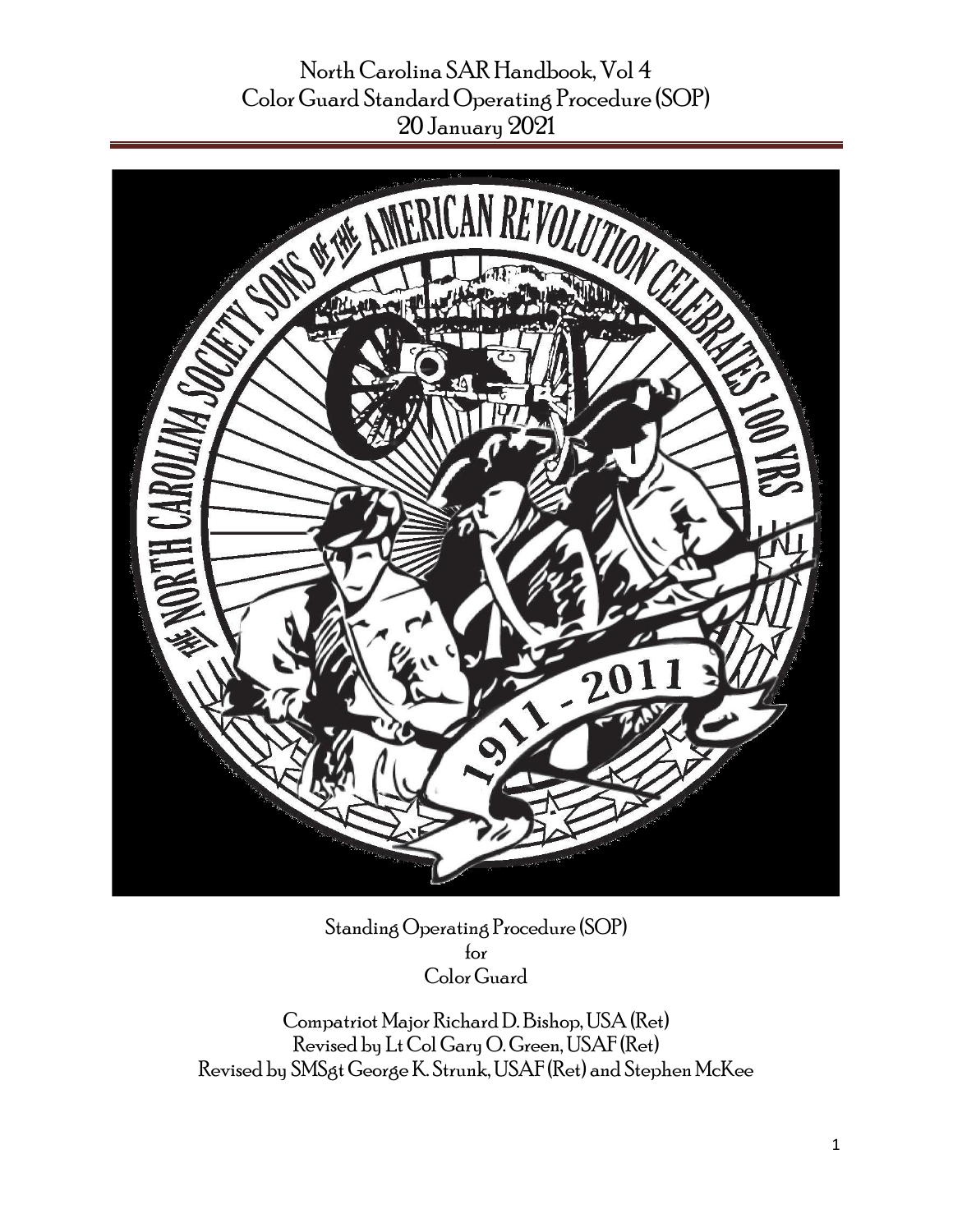#### **Table of Contents**

| NC Recipients of the National Color Guard Medal - National Colorguardsman of the |  |
|----------------------------------------------------------------------------------|--|
|                                                                                  |  |

#### Foreword

<span id="page-1-0"></span>These instructions are additional to the NS SAR Color Guard Handbook, found on the SAR Website. All Chapters within the NCSAR are encouraged to form color guards, within their means, and to participate in color guard ceremonies at the chapter level, which include posting the colors at meetings, grave markings, patriotic parades, as well as wreath laying ceremonies as part of a combined State and/or National Color Guard. To accomplish this, the recommended basic color guard element at the chapter level would be:two color bearers and one musketman. The chapter color guard commander may fill any of these positions.

1. Getting started: Step one is to acquire a color guard uniform portraying either Continental or Militia. The NC Society encourages each Compatriot to accurately portray their ancestor. Militia is perhaps less costly and more versatile as it may be worn in both warm and cold weather by simply adding layers of clothing, long underwear, thick socks and gloves in the wintertime. It will normally consist of a Tri-Corn or other brimmed hat, Revolutionary War period shirt and pants, thick belt, moccasins or plain black shoes with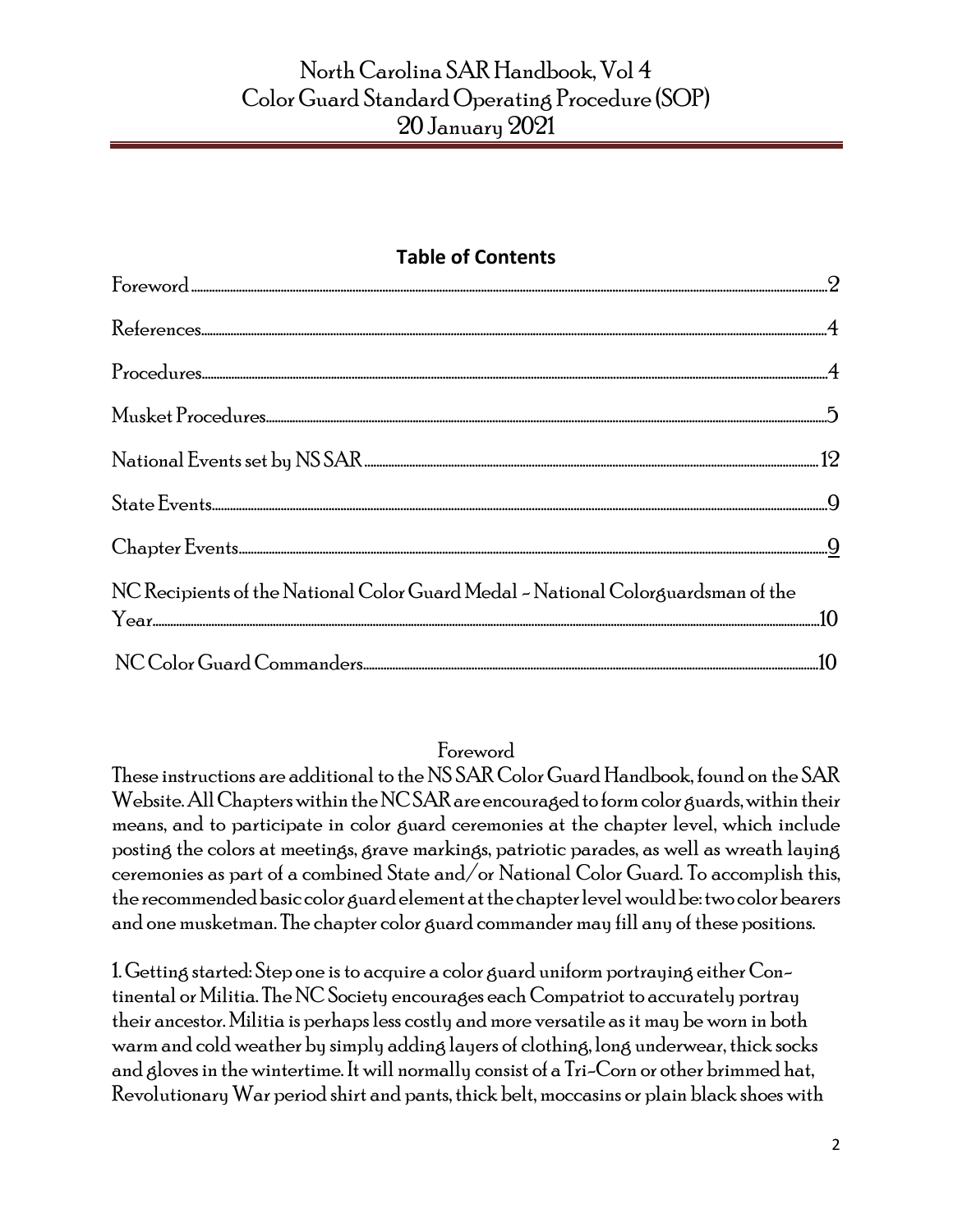buckles, and other simple items of equipment, i.e. a Knapp sack, canteen, hunting knife, powder horn. tomahawk, bayonet and other items as desired. Ideas may be gleaned from the selection of items offered by: Jas. Townsend  $\delta$  Son (http://www.townsends.us), Sampson Historical (http://www.Samsonhistorical.com),G. GedneyGodwin [\(https://www.gggodwin.com.3dcartstores.com\)](https://www.gggodwin.com.3dcartstores.com/),C&D Jarnagin (jarnaginco.com), Fugawee Historical Footware [\(https://www.fugawee.com/\)](https://www.fugawee.com/), American Heritage Clothing [\(http://www.colonialuniforms.com/\)](http://www.colonialuniforms.com/), Bethlehem Trading Post [\(http://bethlehemtradingpost.com/\)](http://bethlehemtradingpost.com/) .

2. Suitable museum-quality non-firing weapons of the Revolutionary War Period may also be found on-line, in addition to period reproduction black powder weapons, slings and equipment -bear in mind that only one or two riflemen or none are needed to perform a basic color detail i.e. post the colors at a chapter meeting or event in which case only the National Colors (50-Star American flag or Betsy Ross), the State of North Carolina flag, and/or the Chapter S.A.R. flag would be used.

3. Chapters should be aware that there is no standing NC SARColor Guard. For most events, including grave markings, the color detail will consist of members of the chapter in period dress with invited members of other chapter color guards to make up a combined Color Guard detail, in order to post the Colors and provide rifle escorts to participants who wish to present wreaths as part of the ceremony. A protocol has been established within the NC SAR in which notice of the event is posted by the hosting chapter with details on the date, time, and location of the event, with a request for invited chapters to notify the hosting chapter of intent to participate, the number of participants, and intent to present a wreath. Such invitations should be answered by the date indicated by the hosting chapter. For planning an event, the host should check the SAR Calendar to assure that the planned event does not conflict with a key event that appears on the NS SAR web site calendar. Chapters should utilize their own assets first and then coordinate with the State Color Guard Commander or Adjutant, for support from the State Color Guard Inventory of Flags, as detailed in paragraph 4 below:

4. State Color Guard Inventory of Flags under charge of the State Color Guard Commander, all sleeved and on 8-foot oak poles or extendable aluminum poles. Also in inventory are four indoor flag stands and four spiked outdoor flag supports. See below:

> a. U.S. 50 Star flag, fringed, topped by an Eagle. b. Betsy Ross 13 Star flag, topped with wooden period knob. c. State of North Carolina flag, fringed, topped w/spike.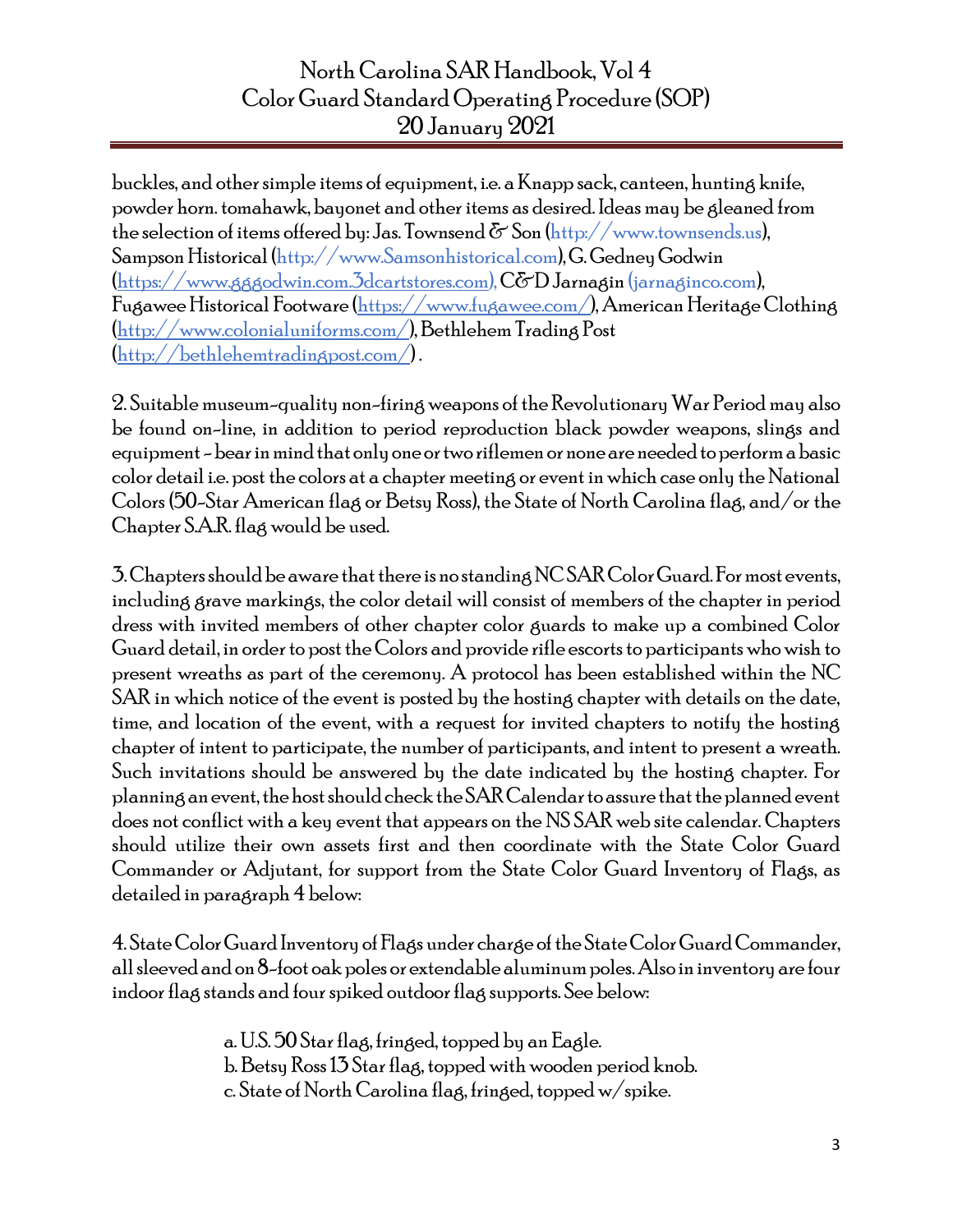d. State S.A.R. flag, fringed, topped w/ spike. e. Grand Union (a.k.a. Continental Colors or Cambridge) flag, topped w/spike.

f. Guilford Courthouse flag, topped w/spike.

g. Gadsden (Don't Tread On Me) flag, topped w/spike.

h. New England (Red Pine Tree) flag, topped w/spike

 i. Hornet's Nest Flag (Mecklenburg Declaration of Independence), topped w/spike

j. Bladen and Brunswick Militia Rattlesnake Flag, topped w/spike.

k. SAR 250<sup>th</sup> Anniversary Flag

5. The NC Society uses the event system for determination of eligibility for SAR Color Guard medals.

a. The Bronze Medal is purchased and awarded by the Chapter.

b.The Silver Medal is purchased and awarded by the State Society.

c. The Von Steuben Medal is provided and awarded by the National Society.

6. The wearing of neck ribbons, medals and name tags on colonial uniforms is not in keeping with the tradition of the Revolutionary War era and as a matter of policy should not be worn. The time and place for the wearing of such awards include on a blue blazer, tuxedo, dinner jacket or formal military uniform, dress mess, service whites, dress blues, but not when dressing out as an SAR Color Guardsmen.

### References

- <span id="page-3-0"></span>1. The Illustrated Drill Manual and Regulation for the American Soldier of the Revolutionary War, First Edition ISBN: 0.913150.47.9 Edited by A.N. Schultz - Illustrated by R. T. Coleman. Available: [Revolutionary War Drill Manual -](https://en.wikisource.org/wiki/Revolutionary_War_Drill_Manual) Wikisource, [the free online library](https://en.wikisource.org/wiki/Revolutionary_War_Drill_Manual) or for purchase: check Amazon or Abe Books.
- 2. The SARColor Guard Handbook: found on the National Sar Web site Member tab –Committees –Color Guard.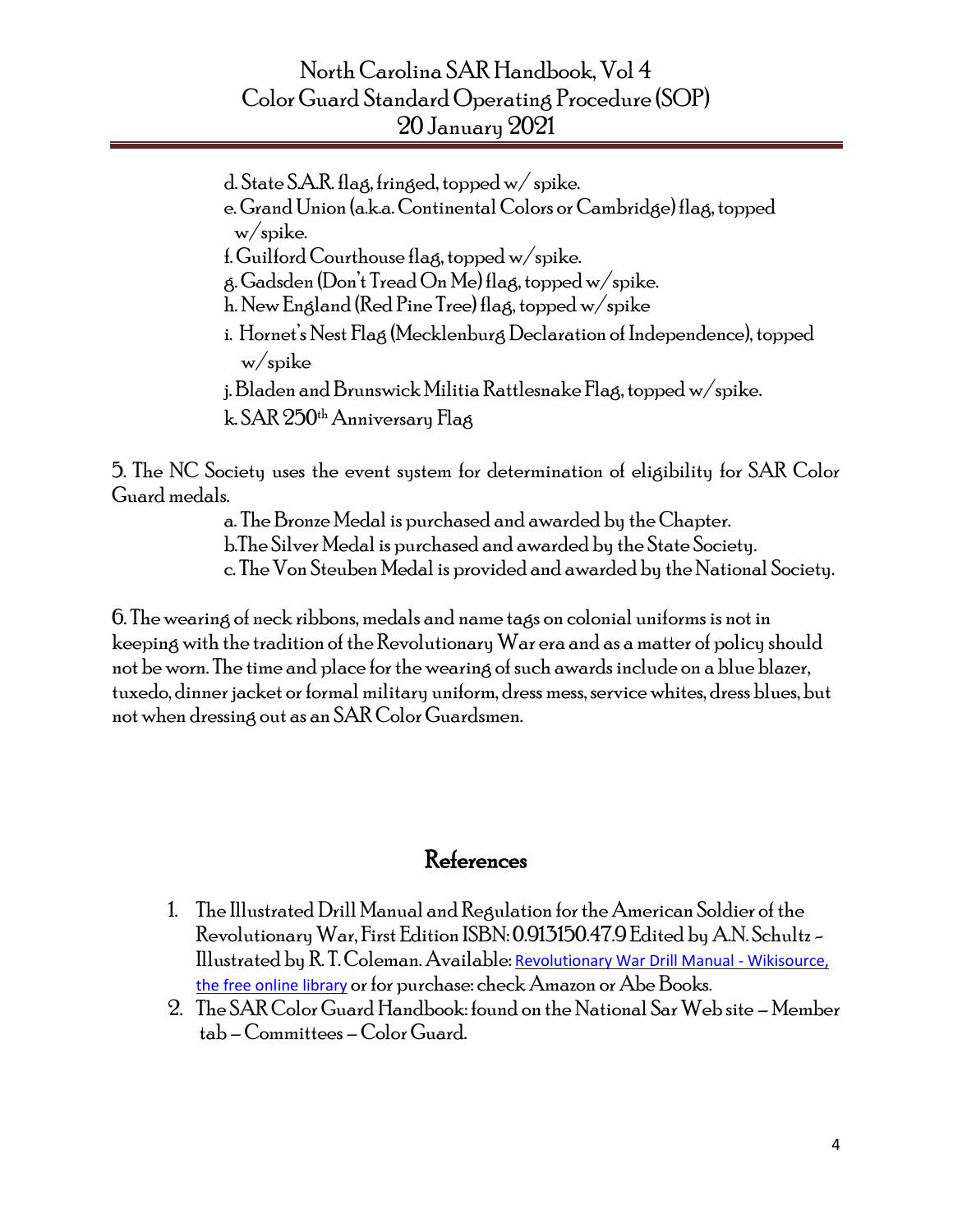### Procedures

- 1. The Chapter commits to an event and plans to use its own Color Guard assets to complement a combined color guard, inviting other chapters to participate by posting the date, time, and location of the event in coordination with the NC SAR Web Master using the Calendar of Events on the State Website..
- 2. If the host chapter plans to give streamers to participants, they must be ordered well in advance.
- 3. It is standard protocol that if the National or State Color Guard Commander or his adjutant attend an event that they are invited by the Chapter Color guard Commander to take command for the event.
- 4. The Chapter President or his designated officer should submit an event report: Forms, Fees  $\delta$  Dues – [North Carolina SAR \(ncssar.org\)](https://www.ncssar.org/join/fees-dues/) upon completion of the event.
- 5. The State Color Guard Commander, with the assistance of the adjutant(s), will record participation at the National, District and State Color Guard events. This data will be presented semi-annually to the Board of Managers. Recommendations for award of the Bronze Color Guard Medal, the Silver Color Guard Medal or the Von Steuben Color Guard medal will be coordinated with the State Color Guard Commander. Recommendations for the award of State medals will be forwarded to the NC SAR Senior Vice President for presentation at a state, district or national meeting, as appropriate.
- 6. The chapter color guard commander or the chapter president should maintain a log of chapter member participation in color guard activity for presentation of the Chapter Bronze Color Guard medal and as a back up to the Chapter Americanism Report submitted annually. The report of color guard activity should be sent via e-mail or USPS mail to the state Color Guard Commander and the designated District Vice President. Award of the Chapter Bronze Color Guard medal should be coordinated with the NC SARColor Guard commander and the NC SAR Color Guard commander or Adjutant should be invited to present the medal at an appropriate chapter venue.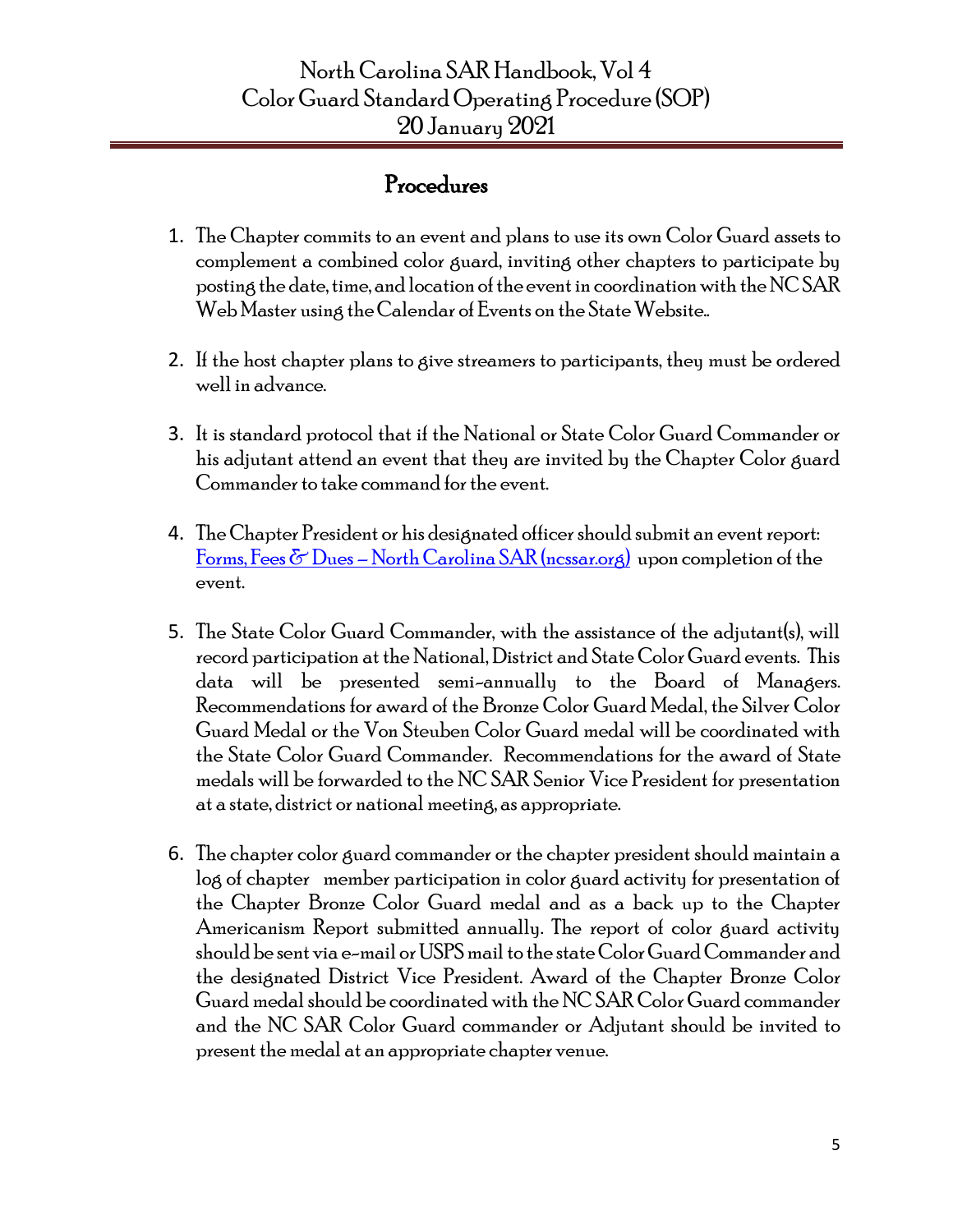7. Individual color guardsmen should also keep a log or journal of all qualifying color guard events in which they participate as a guide for the time they plan to submit their request for the Bronze or Silver Color Guard, or the National Von Steuben Medal as defined in the SAR Handbook.

#### Musket Procedures

- 1. Use of Firelocks On certain occasions a musket/rifle salute is deemed appropriate and shall be conducted according to the following guidelines:
	- a. All participants must be insured and the property owner provided a copy of the Certificate of Insurance if requested. The State has an insurance policy with Robinson and Stith.
	- b. All participants must be certified and trained. (Par 5 Below)
	- c. No compatriot may fire a musket while wearing Polyester clothing.
	- d. ALL Compatriots must be a minimum of 16 years of age. Any Compatriot under 18 years of age participating in the Firing Element must have written consent of a parent or legal guardian.
- 2. Roles and Responsibilities:
	- a. Color Guard Commander (or Firing Element Commander, if designated by Color Guard Commander): responsible for overall command of the Color Guard and will call issue all firing commands. Independently observes and verifies Safety Inspection of all firelocks performed by the Safety Officer. Responsible for designating the position of the Firing Element of the Color Guard
	- b. Safety Officer: Color Guardsman designated by the Color Guard Commander and assists the Color Guard Commander in maintaining safety for both the Color Guard and spectators. Conducts Safety Checks of all firelocks under the supervision of the Color Guard Commander. Maintains area around firing element clear of spectators and observes area downrange of Color Guard to maintain safety. SAFETY OFFICER does not participate in Live Fire. SAFETY OFFICER is responsible for the security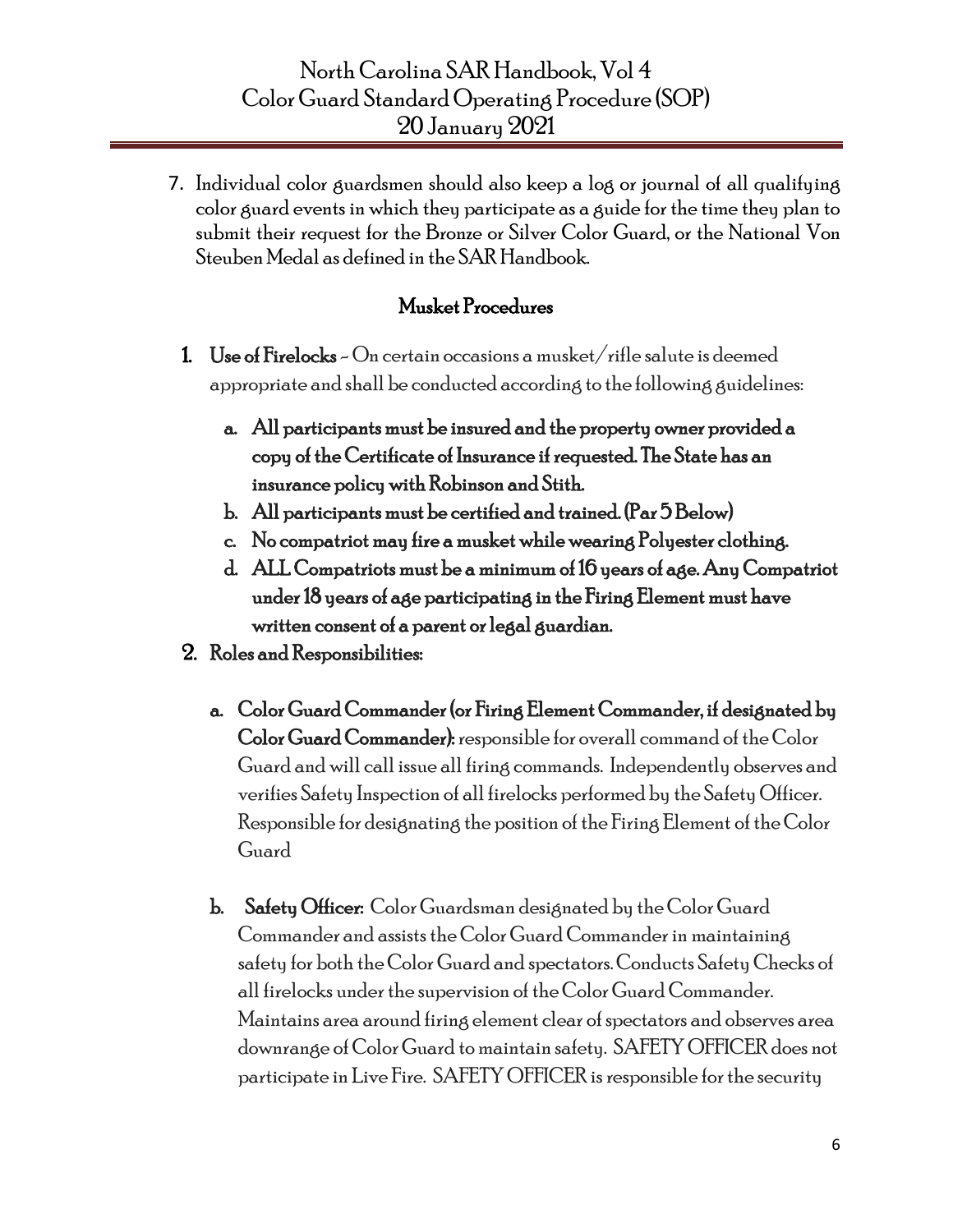and issuance of BLANK CARTIRIDGES for use in volleys.

- c. Firing Element: that portion of the Color Guard that will participate in Volleys/firing demonstrations. Responsible for the safe handling of all firelocks by themselves and others, as well as maintaining their personal fitness for Safe Firing and obeying the orders of the Color Guard Commander during the event.
- 3. Firelock Safety Check

## SAFETY CHECK begins 30 minutes prior to the beginning of the event. LATE ARRIVALS may only be permitted with the express permission of the Color Guard Commander and will be the exception rather than the rule.

The Safety Officer, under supervision of the Color Guard Commander (or Firing Element Commander) will perform a safety inspection of firearms prior to the beginning of the ceremony. It should be conducted as follows:

- a. Ensure the physical and mental alertness of each firing Guardsmen for safely handling their firelocks
- b. Ensure each Guardsmen's cartridge box is EMPTY
- c. Physical examination of firelock for excessive corrosion and mechanical soundness. This physical
- examination should ensure a properly installed and secured flashguard
- d. The rammer should be pinged to show that the weapon is clear
- e. Place the firelock on HALF-COCK and hang from trigger on HALF-COCK to ensure mechanical safety is functional
- f. Place firelock on FULL COCK, close the frizzen, point at ground and ensure adequate spark from flint to ensure pan ignition.
- g. Replace hammerstall and shoulder firelock until inspection of entire Firing Element is complete

The Color Guard Commander (or Firing Element Commander) directly observes and independently verifies all elements of the SAFETY CHECK for all members of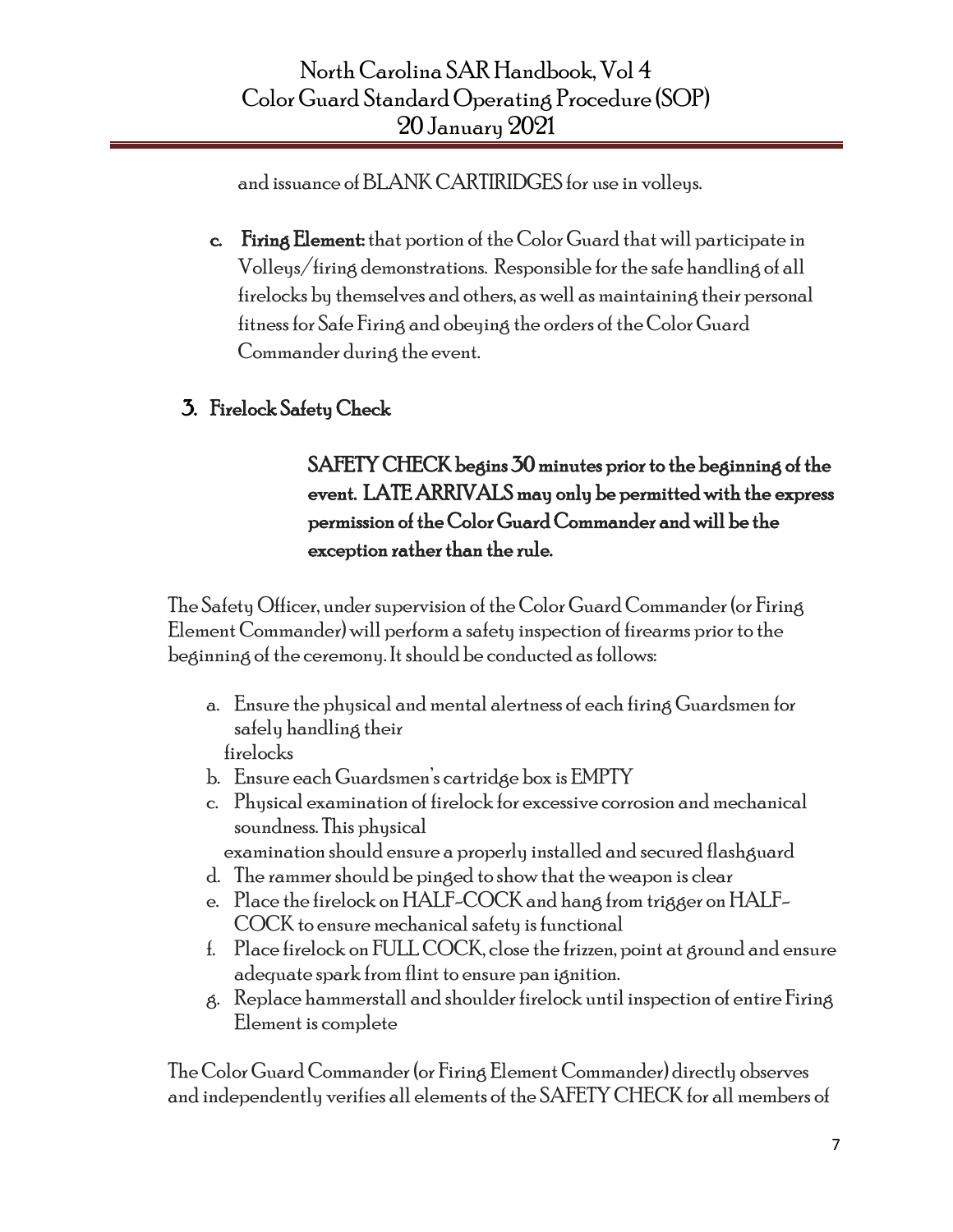the Firing Element and is the Final Certification of Firing Element Readiness. Once SAFETY CHECK is COMPLETE, blank cartridges will be issued to each Guardsmen (enough for planned number of shots in volley  $+1$ ) and placed securely in their Cartridge boxes.NO SMOKINGshall occur once cartridges are issued

- 4. Firing Element Position: As determined by the Color Guard Commander, with the consent of the Event Coordinator, the Firing Element will be positioned in such a manner as to:
	- a. Maintain the Safety of the Element and all Spectators
	- b. Firelocks shall be aimed in a direction which protects against all possible injury to persons and property, clear of persons, animals, and occupied dwellings for at least 40 yards downrange.
	- c. FIRING ELEMENT POSITION will be physically marked by small red flag markers PRIOR TO THE EVENT BEGINNING and will be maintained clear of spectators by SAFETY OFFICER during event

### 5. Certification:

a. All guardsmen who are assigned to fire muskets shall be certified as to their competency by the NC SAR Color Guard Commander, Adjutant or designated safety officer, based upon the following criteria:

 1). Demonstrated knowledge of and competency in the safe handling of firelock and

black powder weaponry

 2). Demonstrated efficiency in breaking down, cleaning and assembling musket.

 3). Demonstrated efficiency in safely loading and firing a musket. No one joined a

 firing line unless they had been taken to the range for live fire and volley practice.

4). Participation in at least two  $(2)$  volleys at 2 separate events in the preceding 12months will maintain Certification.

 5). Notice of participation should be provided to the State Color GuardCommander or Adjutant(s) by Chapter Color Guard Commanders.

The State shall hold *at least*  $2$  Certification Clinics per year at times and locations conducive to certifying Guardsmen from around the State efficiently and expeditiously.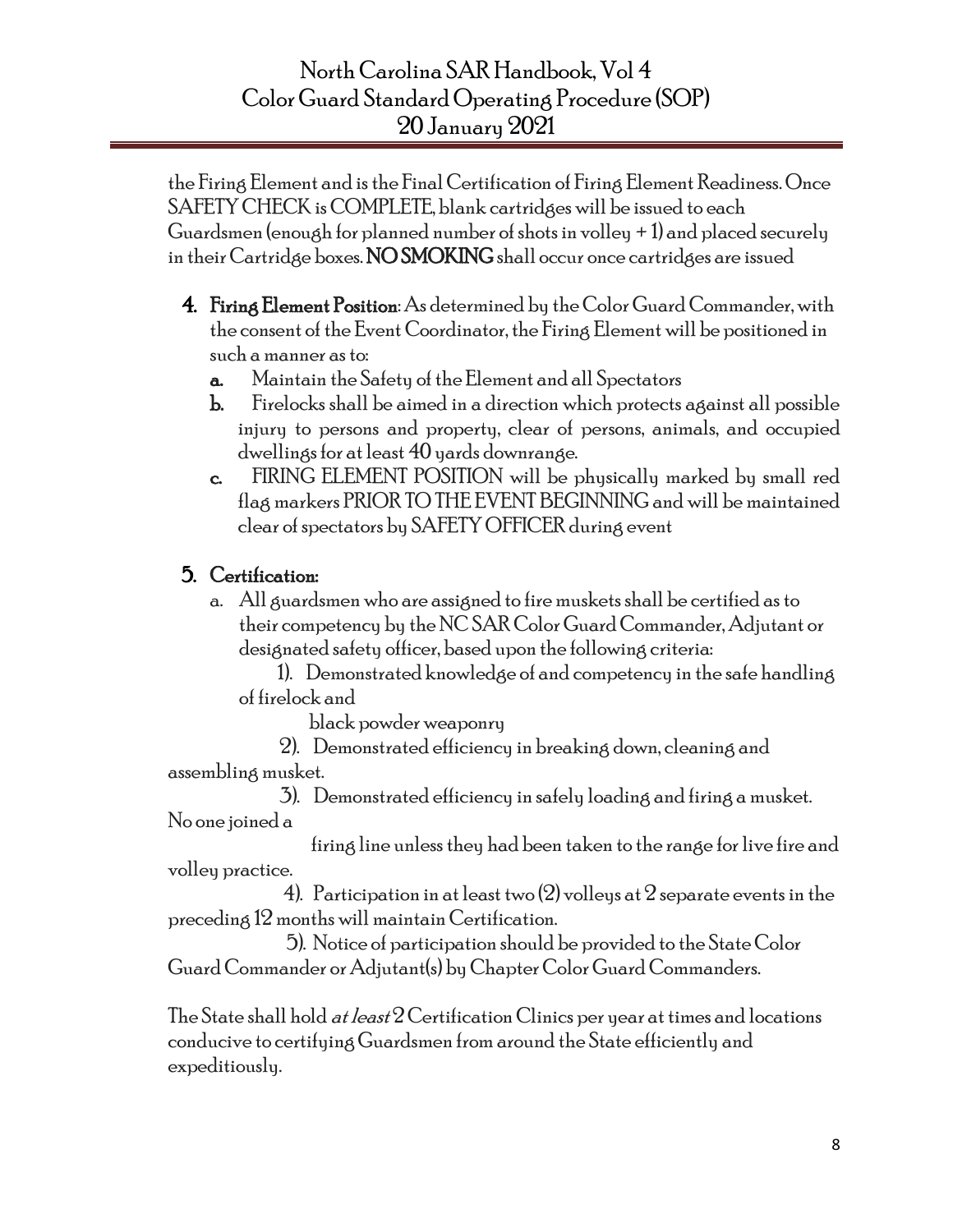Certification Elements:

a. Guardsmen must fire their firelock  $5$  to 10 times the powder load appropriate for individual firelock

| RIFLES:   |                                   |  |
|-----------|-----------------------------------|--|
| Bore size | $2F$ (or FFg) $3F$ (or FFFg)      |  |
|           |                                   |  |
|           |                                   |  |
|           |                                   |  |
|           |                                   |  |
| MUSKETS:  |                                   |  |
|           |                                   |  |
|           |                                   |  |
|           |                                   |  |
|           | 75 caliber  120 grains 110 grains |  |
|           |                                   |  |

- b. Guardsmen will be taught and be competent in the manual of arms with a firelock following the Steuben Drill Manual of 1780
- c. Guardsmen will be provided a copy or link to the pertinent elements of the manual of arms so they can practice at home.
- d. Guardsmen will be taught and be competent in firing a volley with others inline and by command.
- e. Guardsmen must be able to maintain discipline, safety and stay in line during the ceremony.
- f. After training is COMPLETE, the Color Guard Commander must certify the shooter as safe
- g. The Color Guard Commander is responsible for all live fire activities and will ensure discipline and safety of all concerned.
- h. A listing of CERTIFIED Guardsmen will be recorded on the State Website and each musketman issued a Certification card to be presented as proof of Certification

### 6. GENERAL SAFETY REGULATIONS

Making a Firelock SAFE – each firelock will be transported to and from the event in the following condition: The rifle or musket must have a hammer stall ON the frizzen No unburnt powder in the barrel (firelock not loaded) Flashpan OPEN Firelock de-cocked There shall be no powder in the horn or elsewhere about the shooter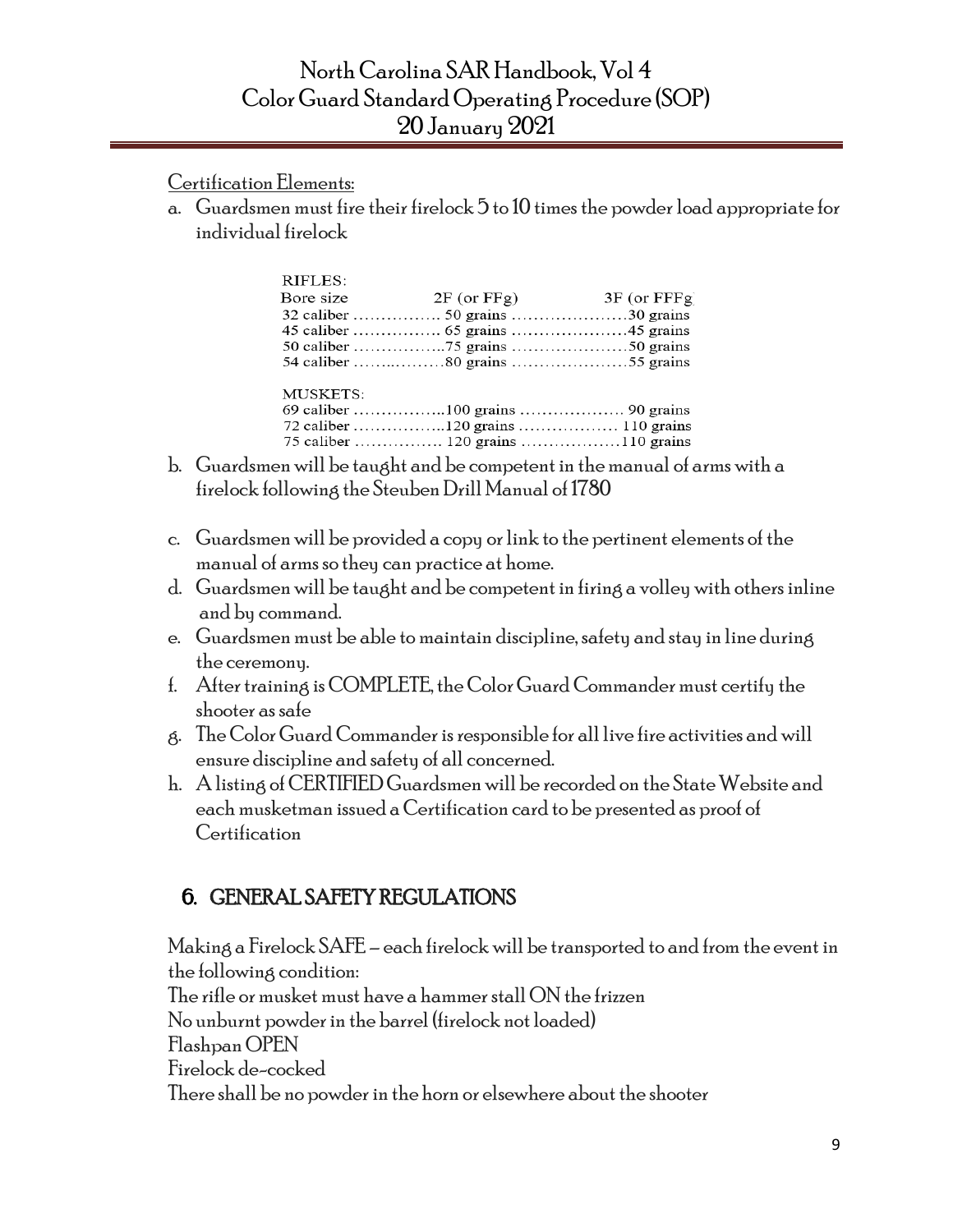#### Bayonet –NOT FIXED NOTE:

All muskets, rifles,  $\delta$  fowlers are to be fitted with a proper METAL flashguard and LEATHER hammerstall (also called frizzen covers or hammer stalls). The Color Guard Commander or Safety Officer have the authority to exclude anyone carrying a weapon without both of these items from Firing Element at an event. Any small arm not having a working half cock, having a split stock, not "pinging" to the inspecting officer's satisfaction, or any other condition considered by the inspecting officer to be unsafe for whatever reason is to be excluded from any firing demonstration or battle recreation, without exception.

Weapons which show signs of severe corrosion or show signs of damage from poor maintenance are to be excluded from any Firing Element use.

The local law enforcement agency must be informed of the volley by the Event Coordinator

The Color Guard Commander, Safety Officer, or Firing Element Members must be able to call off the volley any time an unsafe condition exits. ALL MEMBERS own the CEASE FIRE command.

At ANY time CEASE FIRE is called, ALL Firing Element members will render their firelocks safe by spilling the powder from their barrels AND their flashpans, installing hammerfalls, de-cocking the firelock and shouldering arms, and await further instructions

NEVER allow firelocks to be handled by a spectator/visitor without maintaining direct control over the firelock (Guardsman maintains one hand on the firelock at ALL times). Spectators MAY NEVER fire or flash the pans at an event. NO EXCEPTIONS

ALWAYS keep the muzzles of firelocks at an elevated angle when firing NEVER load your firelock unless given the command to load. Firelocks are to remain UNLOADED at all times unless actively engaged in volley firing under the command of the Color Guard Commander

Alcohol and Medication Policy- For safety and liability reasons there is no alcohol consumption prior to the handling and firing of weapons. Additionally, substances or medications which impair an individual's ability to concentrate, focus, or handle firelocks safety may not be used prior to Firing Element participation. The Color Guard Commander is responsible for ensuring the Fitness for Duty of all Firing Element participants.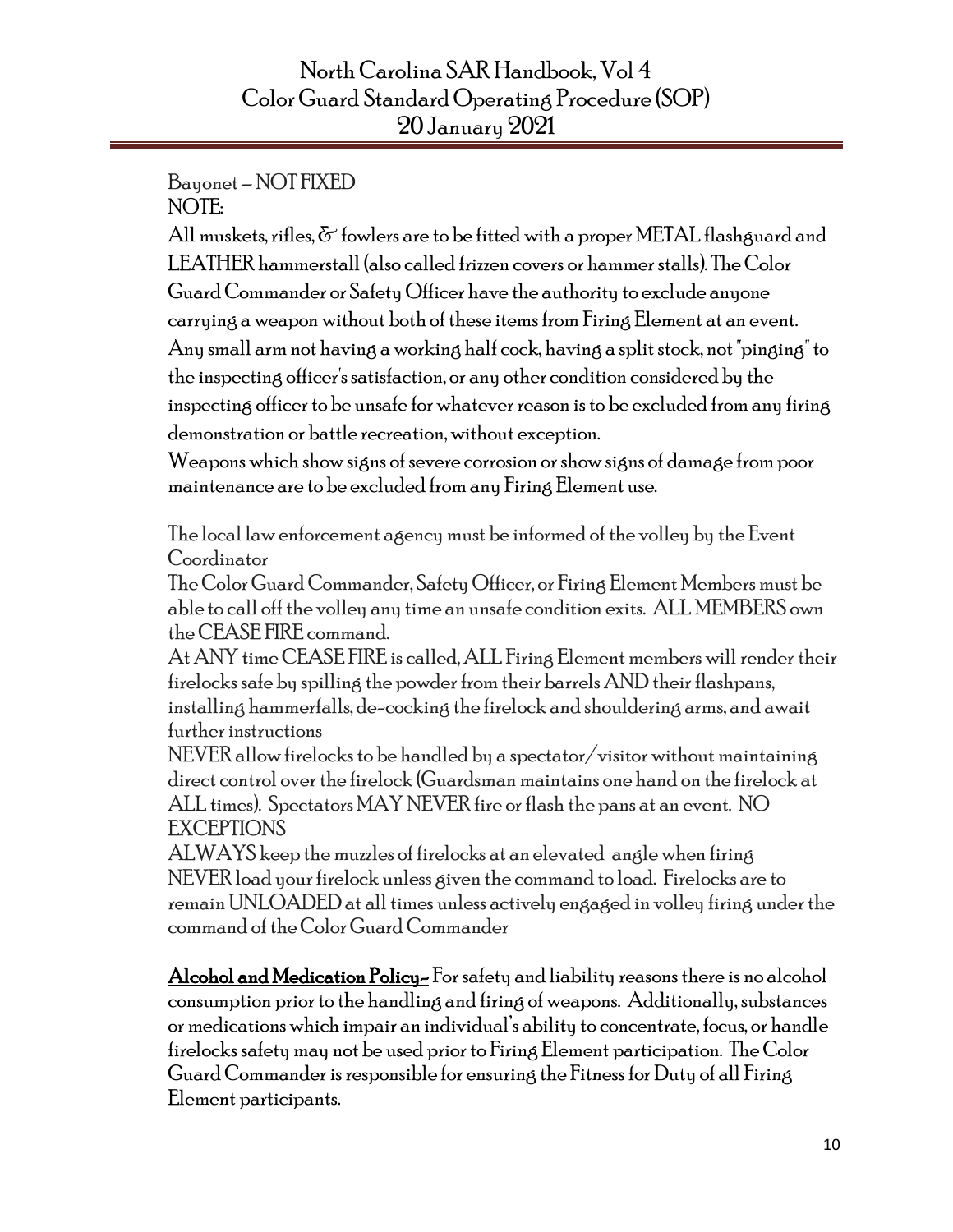Prepared By RICHARD D. BISHOP, Major, U.S. Army (Retired) (2010) Revised by GARY O. GREEN, Lt Col, USAF (Retired) (2014) Revised by GEORGE K. STRUNK, SMSgt, USAF (Retired) and Stephen McKee (2021) for the betterment of the North Carolina Society, Sons of the American Revolution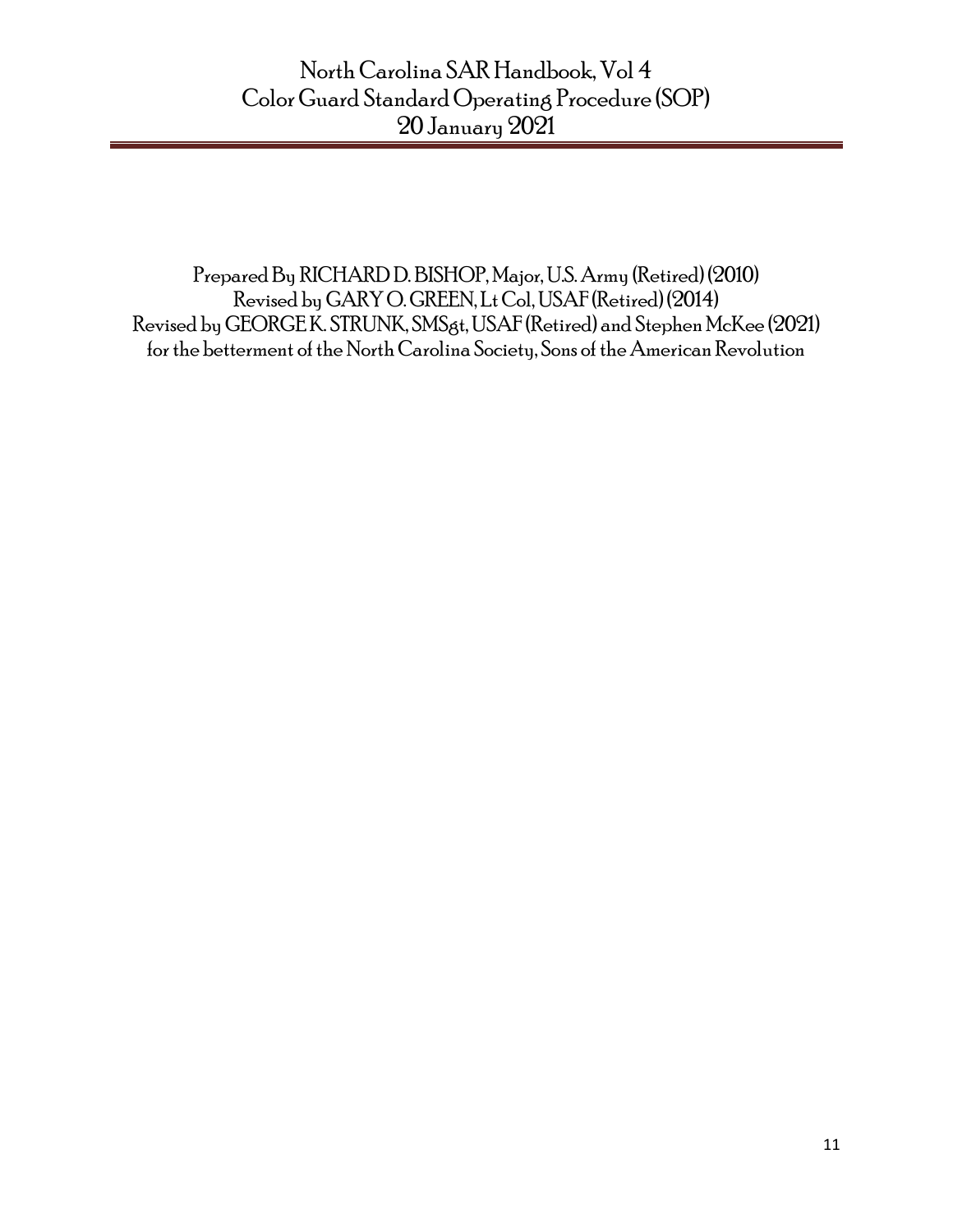#### Annex 1

National, District and NCSAR AreaColor Guard Events –Check State and National Calendars for specific dates.

<span id="page-11-0"></span>National Events set by NS SAR. See latest edition of the SAR Color Guard Magazine on SAR website: Member tab –Committees –Color Guard

District Events:District Meetings. State/Chapter events become District Events when the National Society SAR South Atlantic District Vice President General attends.

#### <span id="page-11-1"></span>State Events:

| Date          | Event                                                                 |
|---------------|-----------------------------------------------------------------------|
| February      | Winter Board of Managers Meeting                                      |
| April         | Annual Convention                                                     |
| $M$ ay        | Patriot's Day at Alamance Battleground, Alamance, NC                  |
| $M_{\rm{au}}$ | Mecklenburg Declaration of Independence (Meck Dec) Day, Charlotte, NC |
| August        | House in the Horseshoe, Sanford, NC                                   |
| August        | Remembrance of Tryon Resolves, Bessemer City, NC                      |
| August        | Summer Board of Managers Meeting                                      |
| October       | Battle of Shallow Ford, Winston-Salem, NC                             |

#### <span id="page-11-2"></span>Chapter Events:

| Date      | Event                                                        |
|-----------|--------------------------------------------------------------|
| February  | President's Day Community Dinner, Mecklenburg chapter        |
| July      | Battle of Colson's Mill, Norwood, NC                         |
|           | Battle of Rock Fish, Wallace, NC                             |
| August    | New Bern Resolves, New Bern, NC                              |
| September | Battle of Elizabethtown, Elizabethtown, NC                   |
| September | Revolutionary War Weekend, Morganton, NC                     |
| November  | 33 Patriots, Huntersville, NC                                |
| December  | Christmas Parades in Fayetteville, Raleigh or Roanoke Rapids |
|           | Patriot and compatriot Grave Markings                        |

Chapter Meetings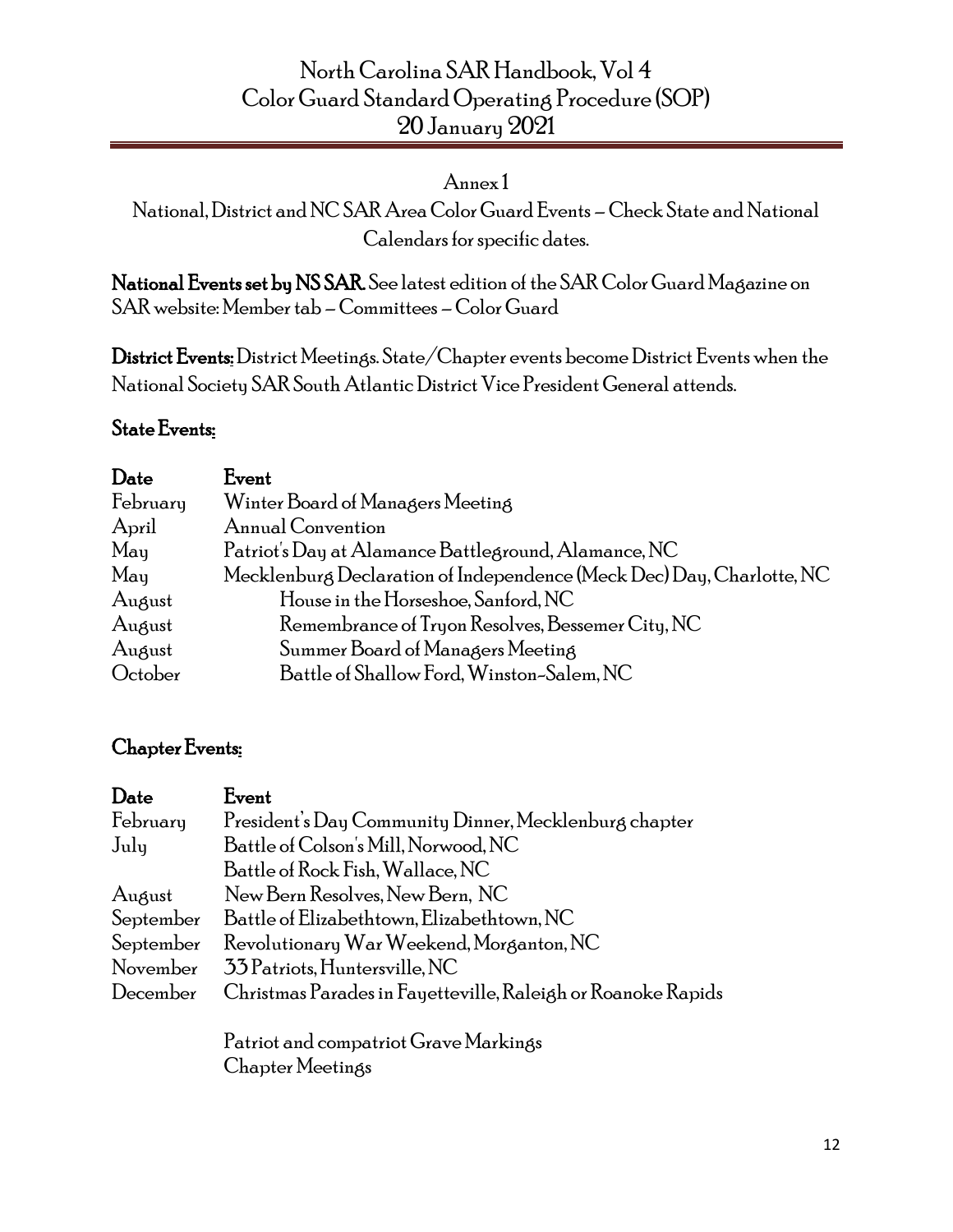There will be other Chapter Events that occur, as hosted by individual Chapters.

Participation in events outside the state of North Carolina may be included in the determination of the Bronze Color Guard medal at the chapter level. The Chapter Color Guard Commander will determine the veracity of the participation.

# National Society SAR Color Guardsmen of the Year – from North Carolina

 2014 Dr. Samuel C. Powell 2019 Lt. Col Gary O. Green, USAF (Ret)

# North Carolina Society SAR Color Guard Commanders

 2002 – 2004 Paul Callanan – 2005 Larry Brown 2005 Alex Long – 2009 Tim Berly – 2010 Dan Jutson – 2014 Maj. Richard Bishop, USA (Ret) – 2016 Lt. Col. Gary O. Green, USAF (Ret) – 2018 John Thornhill – 2019 MSgt. Ken Wilson, USAF (Ret) 2019 Lt. Col. Gary O. Green, USAF (Ret)

2019 - SMSgt. George K. Strunk, USAF (Ret)